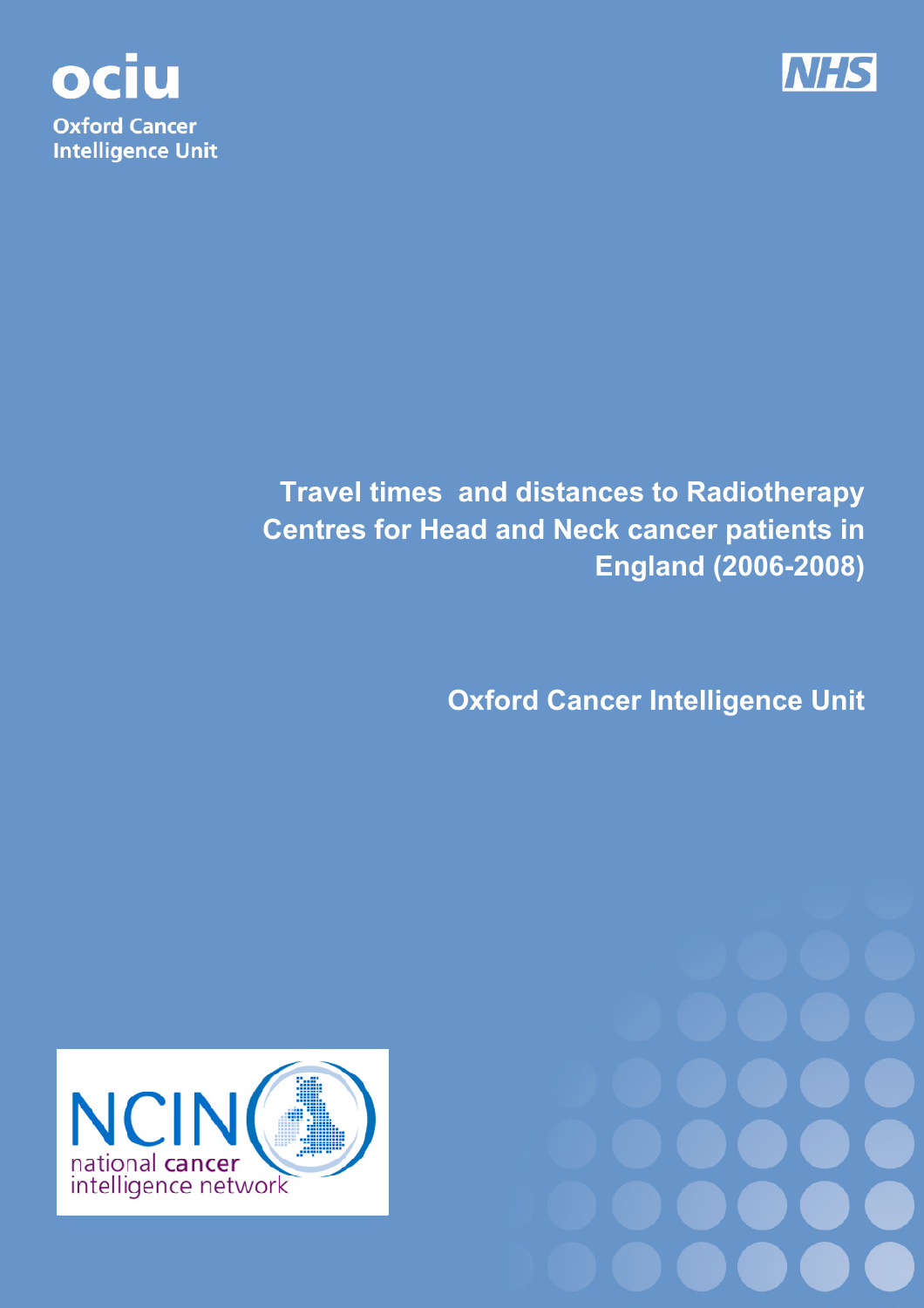The report has been produced in collaboration with the National Cancer Intelligence Network (NCIN) Head and Neck Cancers Site Specific Clinical Reference Group and is based on the information collected and quality assured by the regional cancer registries in England. (www.ukacr.org; www.ncin.org.uk)

#### *This report has been compiled by:*

- Dr Kakoli Choudhury, Specialist Registrar in Public Health
- Andrew Hughes, Senior Public Health Intelligence Analyst, OCIU
- Gabriele Price, Senior Public Health Intelligence Analyst, OCIU
- Dr Monica Roche, Medical Director, OCIU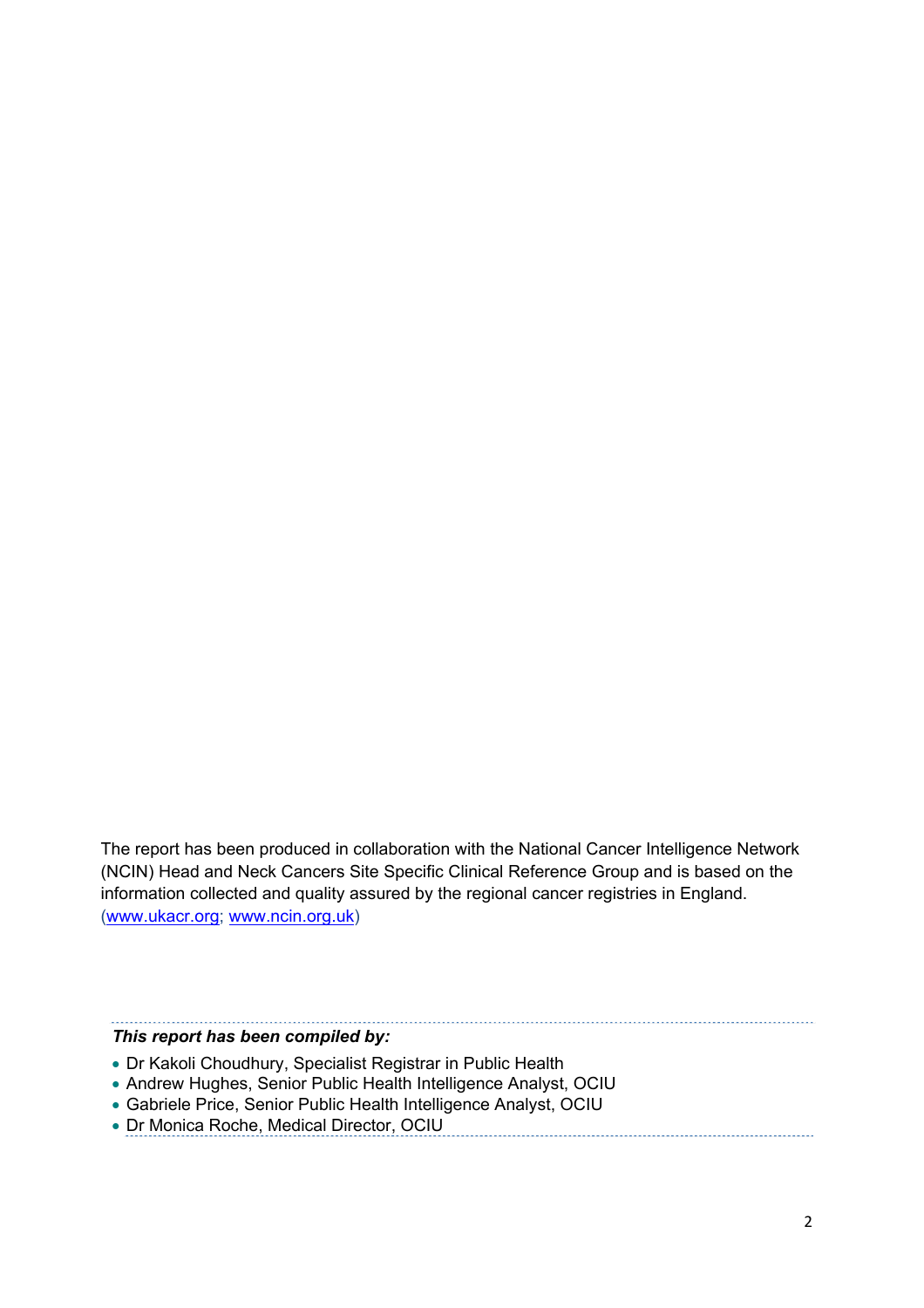#### **Summary**

Between 2006 and 2008, there were 48 radiotherapy centres in England providing treatment for head and neck cancer patients. Almost half (47.4%) of head and neck cancer patients, diagnosed between 2006 and 2008, received radiotherapy.

The National Radiotherapy Advisory Group, in its report to Ministers in 2007, recommended a maximum travel time of 45 minutes to a radiotherapy centre as a good practice guideline. 92.4% of all patients with head and neck cancers lived within 45 minutes of a radiotherapy centre. An almost identical proportion (92.5%) of head and neck cancer patients, who received radiotherapy, lived within 45 minutes of a radiotherapy centre. It is important to note that the travel times have been estimated for off-peak travel times, using private transport. It has not been possible to estimate travel times for public transport users. The times will be longer for those travelling in peak time and possibly also for those using public transport.

Average travel distance to a radiotherapy centre in England was 14 miles. The median travel distance varied from 3.7 miles in North West London to 26 miles in Humber and Yorkshire Coast. Some patients had to travel 50 to 70 miles for radiotherapy in North of England, East Midlands, Peninsula, Three Counties and Anglia, and more than 70 miles in Lancashire and South Cumbria. Even within London, the maximum travel distance varied from 8.2 miles to 27.6 miles.

Since 2008, a number of additional radiotherapy centres have been established to reduce the travel times for patients in areas that were less well served. An additional radiotherapy centre has opened at Taunton (2009), and satellite centres have been established at Oldham (2010), Peterborough (2011), Aintree (2011), Salford (2011) and Bracknell (2011).This will mean shorter travel times for patients in some of the areas highlighted with longer travel times in the period of this study. For increasing numbers of head and neck cancer patients, however, access to complex radiotherapy (e.g. (IMRT) Intensity Modulated Radiotherapy Treatment) is required. Currently, at least one radiotherapy centre in every cancer network is able to provide IMRT but few currently have sufficient capacity to deal with demand.

For patients requiring long courses of radiotherapy, perhaps daily for more than 6 weeks, longer travel times may be a discouraging factor when considering the choice of radiotherapy over surgery, particularly if both treatment modalities provide similar benefits. Alongside the establishment of satellite centres, providers have been looking at other ways of minimising the impact of travel times on patients e.g. by organising hostel/hotel accommodation for patients near to the radiotherapy centre.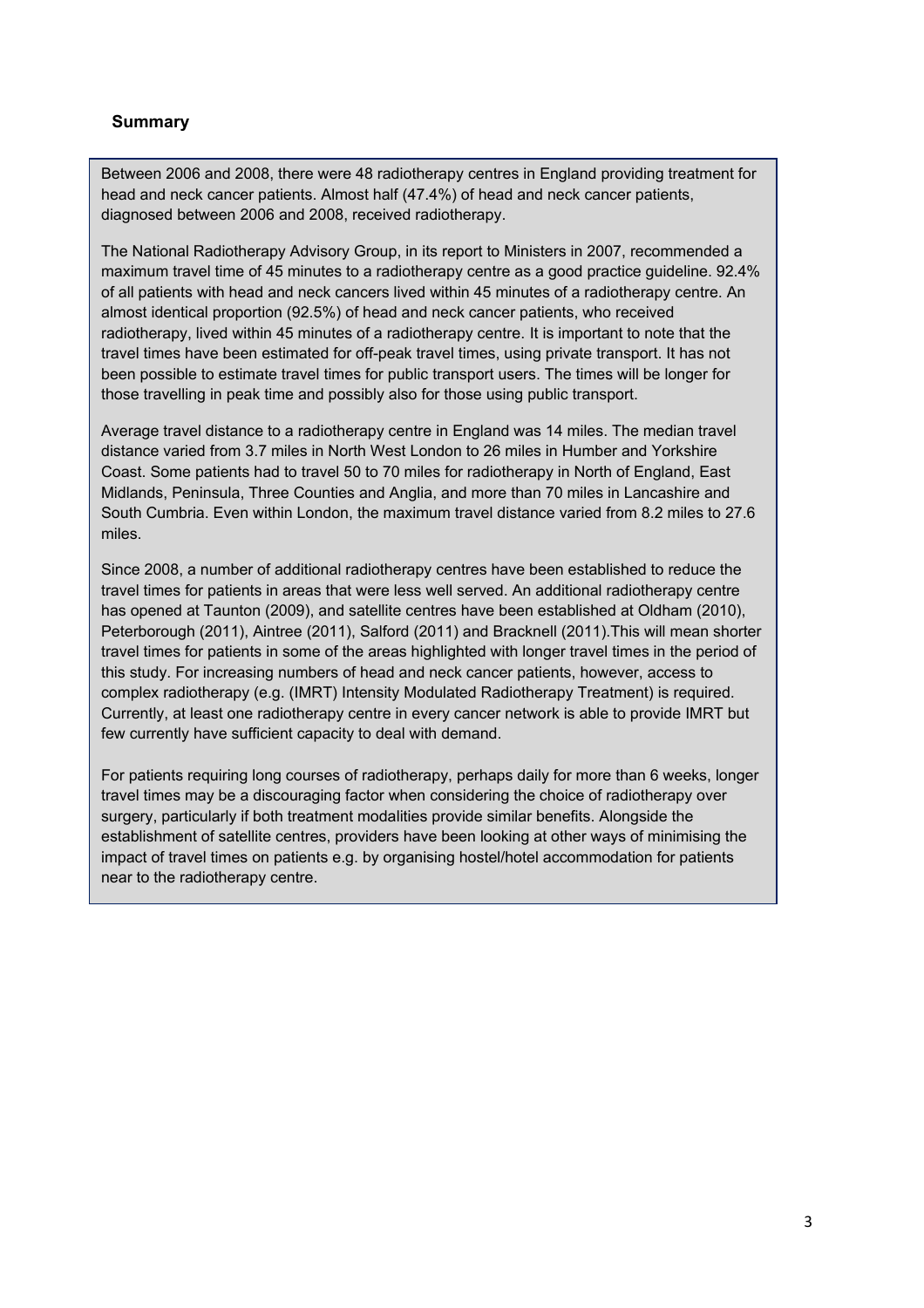# **1. Introduction**

Radiotherapy services in England have been centralised with the view that more specialised knowledge, better facilities and sufficient patient throughput would promote expertise and better patient care. These advantages were expected to outweigh any disadvantage of longer travel times for some patients [1]. There is, however, concern that increased travel times for longer treatments such as radiotherapy may lead to decreased uptake (the distance decay factor). For head and neck cancer patients, longer travel time is a particular concern because radiotherapy is administered on an out-patient basis over a number of days, and some patients may require up to 35 separate treatment sessions. This may lead to more patients and clinicians opting for surgery instead of radiotherapy for the treatment of those cancers where both modalities of treatment offer similar benefits.

The National Radiotherapy Advisory Group, in its report [2] to Ministers in 2007, recommended a maximum travel time of 45 minutes to a radiotherapy centre as a good practice guideline.

# **2. Purpose of this paper**

This paper describes the travel times and distances to radiotherapy centres in England for patients with head and neck cancers (excluding thyroid cancer) diagnosed between 2006 and 2008. The aim is to identify areas of the country with longer travel times and distances. This work was commissioned by the National Cancer Intelligence Network (NCIN) Head and Neck Cancer SSCRG (Site Specific Clinical Reference Group). It was identified as a priority area for work by patient representatives on the SSCRG.

# **3. Methodology**

All new (incident) head and neck cancer cases (excluding thyroid cancer cases) diagnosed in residents of England between 2006 and 2008, were included in this study.

All radiotherapy centres providing radiotherapy to head and neck cancer patients in England between 2006 and 2008 were included.

# **3.1. Literature review**

A literature review was carried out in August 2011 to identify published original research articles on possible impact of travel times to radiotherapy centres on treatment decisions. Embase and Medline databases were searched.

The Department of Health and NHS Information Centre websites were searched to identify any relevant guidelines and reports.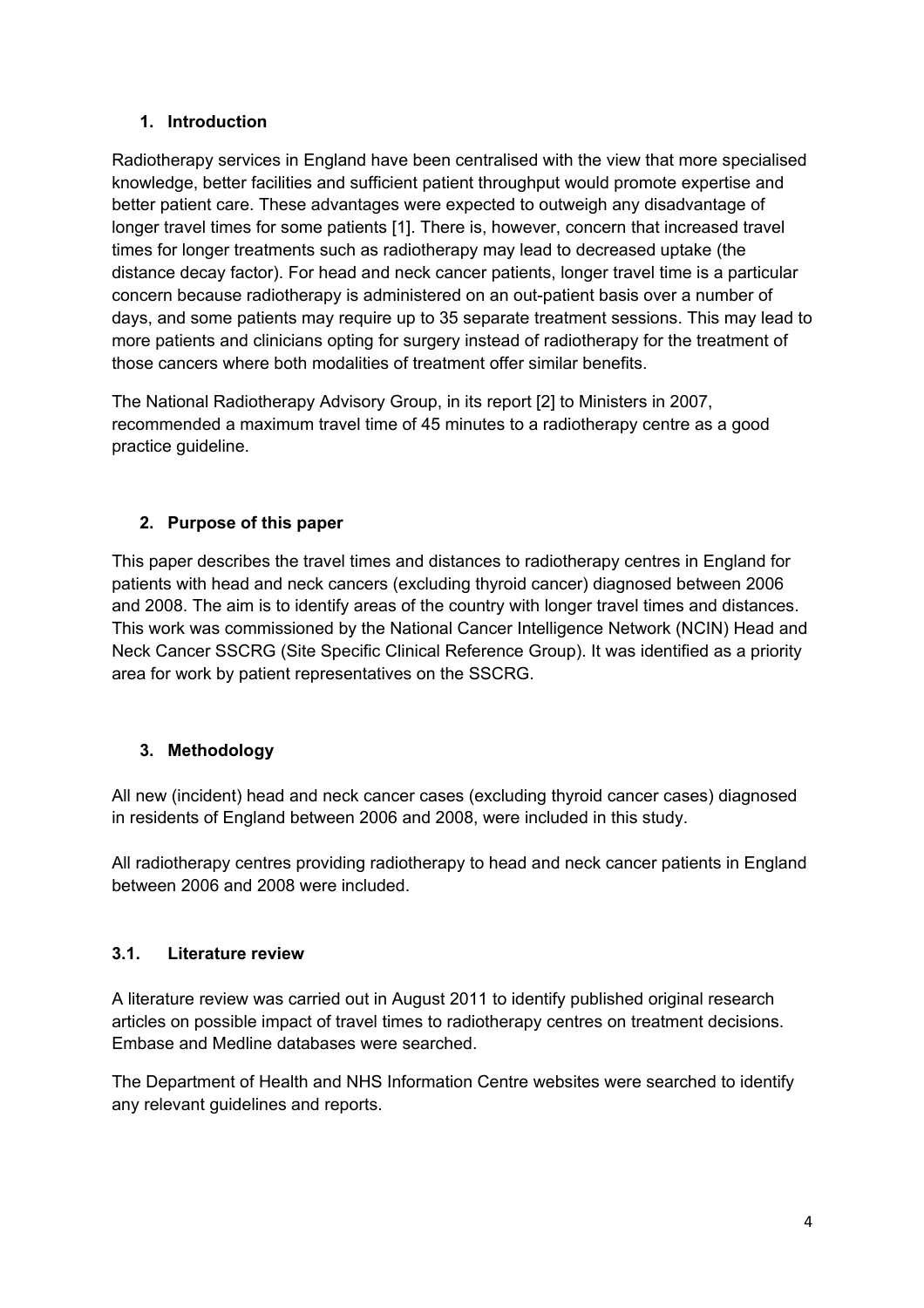### **3.2. Head and neck cancers in England between 2006 and 2008**

Data on new cases of head and neck cancer and on radiotherapy treatments in England between 2006 and 2008 were extracted from the NCDR (National Cancer Data Repository). The ICD-10 (International Classification of Diseases, 10th Revision) codes used in data extraction are in Appendix I.

# **3.3. Travel times and distances to radiotherapy centres in England**

A geographical information system (GeoExploit) was used to map the radiotherapy centres in England and to estimate travel times from each patient's residence to their nearest radiotherapy centre. Those who resided outside the boundaries of the English Cancer Registries were excluded. Duplicate records were removed. Travel times were assessed using digital NAVTEQ road network to measure off-peak private car journey times. The average travel distances for patients were estimated for every postcode location to the nearest radiotherapy centres, regardless of whether this was the actual centre for treatment.

The detailed methodology is in Appendix II.

# **4. Results**

### **4.1. Literature review**

Two studies were identified which examined the effect of geographical accessibility on treatment of cancer [1, 3], but no studies were found which specifically examined the effect on treatment of head and neck cancer.

Jones et al [1] used data from the Northern and Yorkshire Cancer Registry between 1994 and 2002 to examine the relationship between radiotherapy and travel distance in 117,097 patients with breast, colon, rectum, lung and prostate cancers. They found that, after adjusting for age, sex and deprivation, the odds ratios for receiving radiotherapy were significantly lower in the patients who had to travel more than 50 minutes compared to those who had to travel less than 25 minutes [0.80 (95% confidence interval {CI} 0.73-0.87) for breast cancer, 0.64 (95% CI 0.57-0.73) for rectal cancer, 0.86 (95% CI 0.80-0.91) and 0.88 (95% CI 0.79-0.99) for prostate cancer. However it was not significant in patients with colon cancer (odds ratio 0.80, 95% CI 0.60-1.1).

Cosford et al [3] found no significant association between travel time for radiotherapy and radiotherapy uptake among cancer patients in Hertfordshire and Bedfordshire in 1991. The number of patients included in the study was not mentioned.

### **4.2. Head and neck cancer radiotherapy centres**

There were 50 radiotherapy centres in England, during 2006-2008, which provided radiotherapy to head and neck cancers patients, excluding thyroid cancers (source National Cancer Action Team). These centres are mapped in figure 1.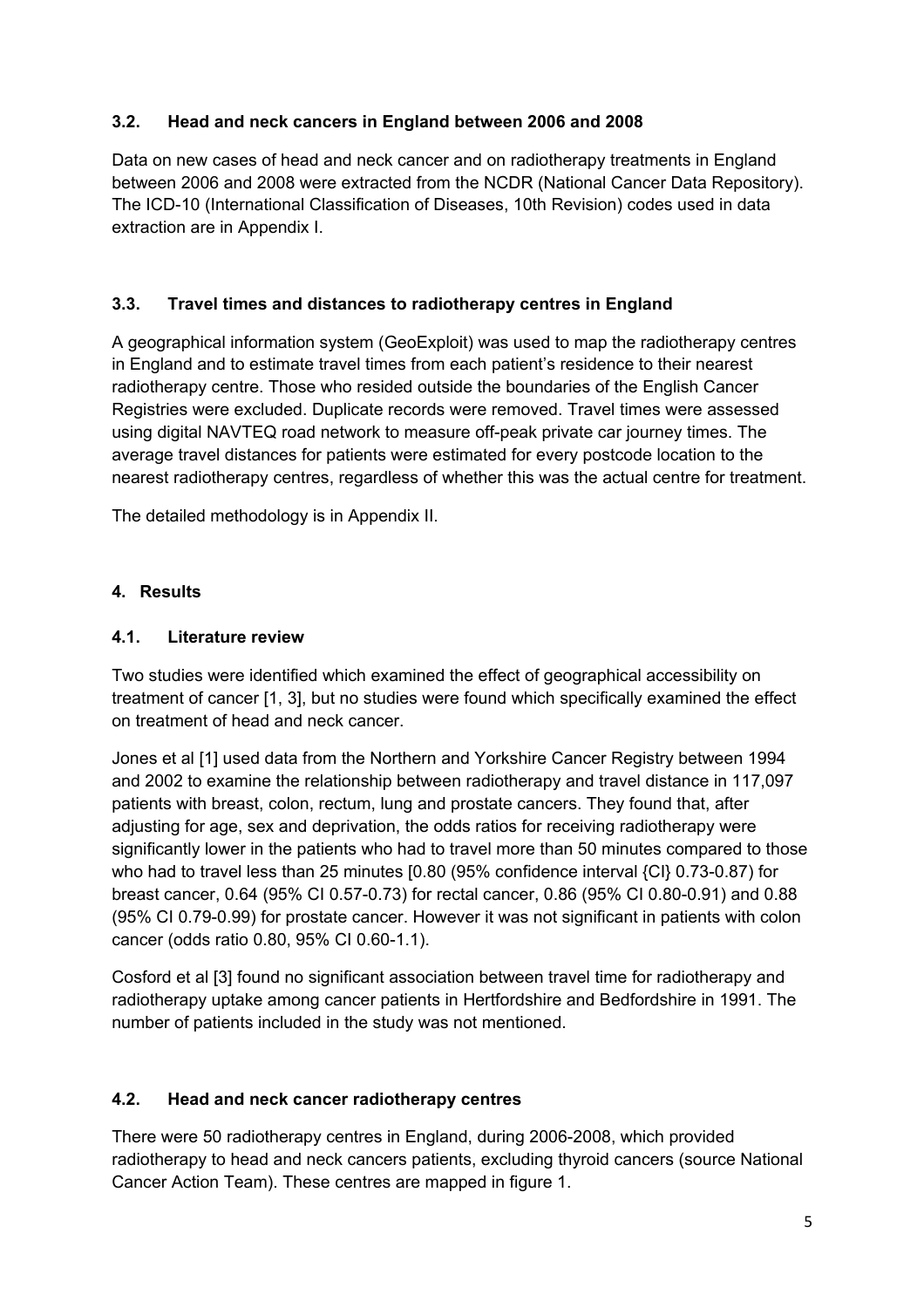**Fig 1 Head and neck radiotherapy centres in England and areas within 45 minutes drive time by private transport during off-peak period** 



The radiotherapy centres are named in Appendix III.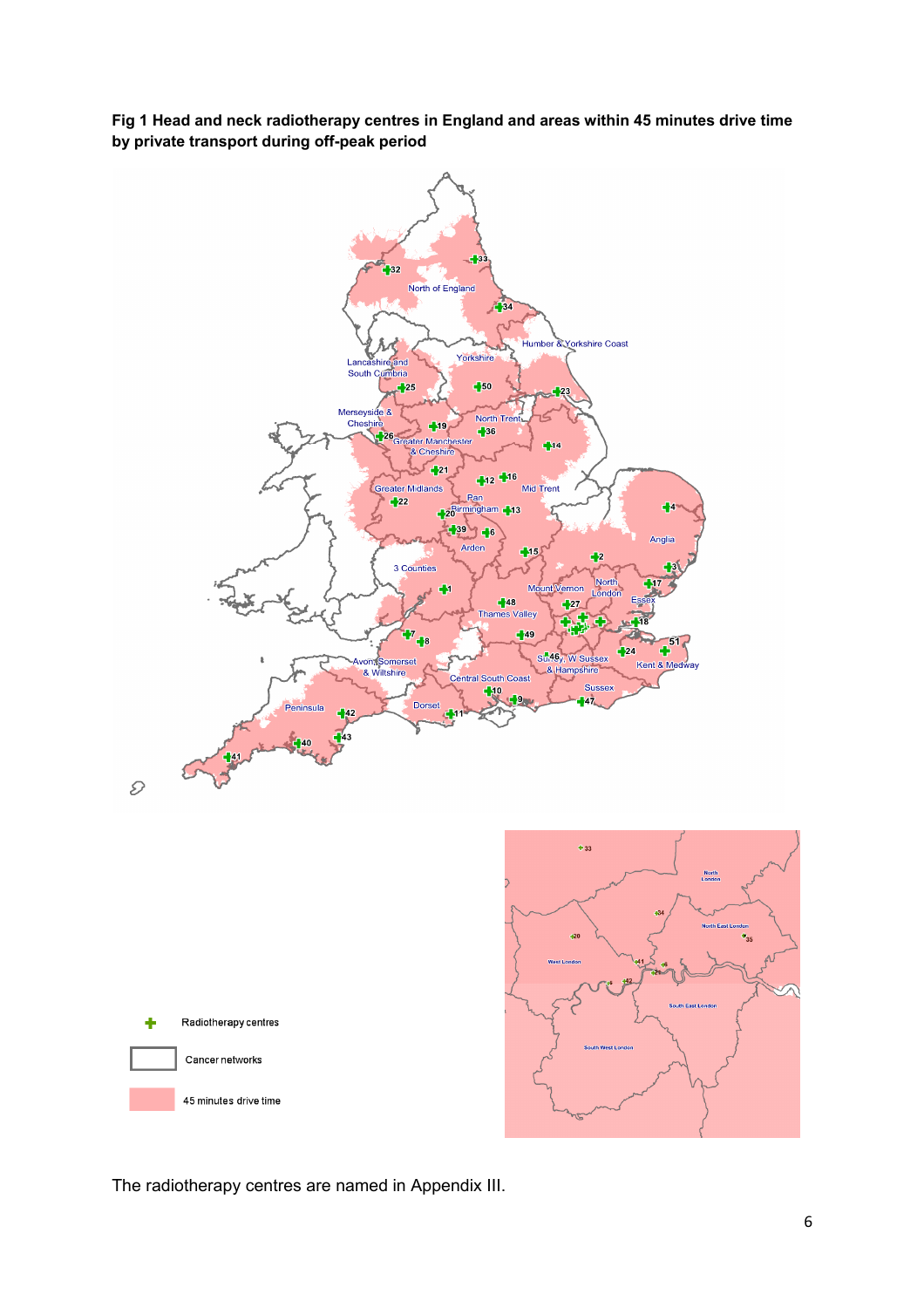#### **4.3. Head and neck cancer incidence rates and travel times for all patients with head and neck cancer to nearest radiotherapy centre**

The age standardised head and neck cancer incidence rate for England for the three years between 2006 and 2008 was 11.17 (95% CI 11.00 – 11.33) per 100,000 population. Among cancer networks, this varied from 9.22 (95% CI 8.53 – 9.91) per 100,000 in Thames Valley to 14.17 (95% CI 13.28 – 15.07) per 100,000 in Merseyside and Cheshire.

92.4% (range 65.3% -100%) of patients with head and neck cancer lived within 45 minutes of the nearest radiotherapy centre. The figures were 69% (range 39.3% - 100%) and 29.2% (range 7.8% - 80.8%), for those residing within 30 minutes and 15 minutes respectively, of the nearest radiotherapy centre.

These are shown in table 1. The cancer networks are arranged in ascending order by agestandardised incident rates.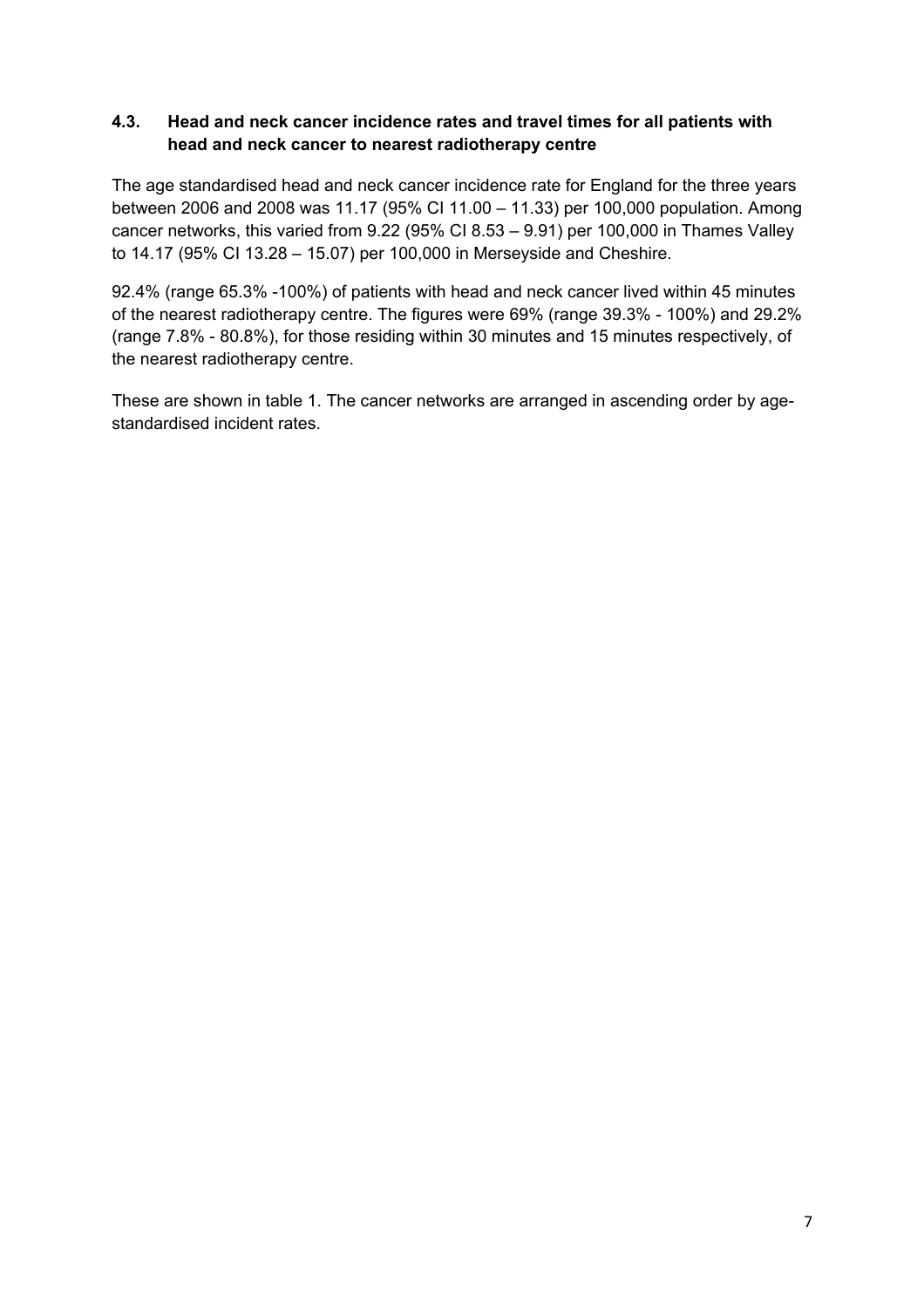**Table 1 Percentage of patients with incident head and neck cancer residing within 15, 30 and 45 minutes of a head & neck radiotherapy centre by cancer network 2006 – 2008** 

| <b>Cancer network</b>                | Average<br>annual<br>number of<br>cases | <b>Age standardised</b><br>incident head & neck<br>cancer rate per<br>100,000 (95% CI<br>within brackets) | Percentage of<br>all patients<br>residing<br>within 45 min<br>of a<br>radiotherapy<br>centre | Percentage of<br>all patients<br>residing within<br>30 min of a<br>radiotherapy<br>centre | Percentage of<br>all patients<br>residing within<br>15 min of a<br>radiotherapy<br>centre |
|--------------------------------------|-----------------------------------------|-----------------------------------------------------------------------------------------------------------|----------------------------------------------------------------------------------------------|-------------------------------------------------------------------------------------------|-------------------------------------------------------------------------------------------|
| England                              | 6,563                                   | $11.17(11.00 - 11.33)$                                                                                    | 92.4                                                                                         | 69.0                                                                                      | 29.2                                                                                      |
| <b>Thames Valley</b>                 | 239                                     | $9.22(8.53 - 9.91)$                                                                                       | 99.0                                                                                         | 62.9                                                                                      | 18.0                                                                                      |
| Surrey, West Sussex and<br>Hampshire | 132                                     | $9.27(8.33 - 10.21)$                                                                                      | 100.0                                                                                        | 68.9                                                                                      | 12.1                                                                                      |
| Kent and Medway                      | 183                                     | $9.27(8.47 - 10.07)$                                                                                      | 99.8                                                                                         | 88.7                                                                                      | 19.8                                                                                      |
| Dorset                               | 93                                      | $9.36(8.17 - 10.56)$                                                                                      | 86.0                                                                                         | 64.6                                                                                      | 30.1                                                                                      |
| Mount Vernon                         | 132                                     | $9.46(8.51 - 10.41)$                                                                                      | 100.0                                                                                        | 88.7                                                                                      | 19.9                                                                                      |
| Essex                                | 165                                     | $\overline{9.5(8.63 - 10.37)}$                                                                            | 99.7                                                                                         | 86.2                                                                                      | 29.8                                                                                      |
| <b>Three Counties</b>                | $\overline{131}$                        | $9.64(8.65 - 10.63)$                                                                                      | 84.7                                                                                         | 52.9                                                                                      | 17.2                                                                                      |
| <b>Central South Coast</b>           | 240                                     | $9.64(8.91 - 10.38)$                                                                                      | 90.6                                                                                         | 68.1                                                                                      | 26.7                                                                                      |
| Anglia                               | 338                                     | $9.97(9.34 - 10.61)$                                                                                      | 84.5                                                                                         | 45.8                                                                                      | 18.9                                                                                      |
| <b>Sussex</b>                        | 157                                     | $10.21(9.24 - 11.19)$                                                                                     | 88.8                                                                                         | 49.3                                                                                      | $\overline{22.2}$                                                                         |
| Avon, Somerset and<br>Wiltshire      | 237                                     | $10.23(9.45 - 11.00)$                                                                                     | 84.2                                                                                         | 56.6                                                                                      | 31.1                                                                                      |
| Peninsula                            | 234                                     | $10.37(9.56 - 11.18)$                                                                                     | 90.1                                                                                         | 78.1                                                                                      | 40.8                                                                                      |
| East Midlands                        | 506                                     | $10.61(10.06 - 11.16)$                                                                                    | 91.5                                                                                         | 74.7                                                                                      | 37.1                                                                                      |
| Arden                                | 126                                     | $10.78(9.67 - 11.89)$                                                                                     | 100.0                                                                                        | 92.9                                                                                      | 33.7                                                                                      |
| North London                         | 156                                     | $10.97(9.95 - 11.99)$                                                                                     | 100.0                                                                                        | 95.0                                                                                      | 74.5                                                                                      |
| <b>Greater Midlands</b>              | 262                                     | $\overline{11.04}$ (10.24 - 11.83)                                                                        | 100.0                                                                                        | 91.7                                                                                      | 40.9                                                                                      |
| North Trent                          | $\overline{243}$                        | $11.50(10.65 - 12.36)$                                                                                    | 98.3                                                                                         | 58.5                                                                                      | 20.9                                                                                      |
| Yorkshire                            | 340                                     | $11.67(10.94 - 12.40)$                                                                                    | 95.9                                                                                         | 65.0                                                                                      | 23.1                                                                                      |
| Pan Birmingham                       | 236                                     | $11.78(10.89 - 12.67)$                                                                                    | 100.0                                                                                        | 94.0                                                                                      | 35.7                                                                                      |
| Humber and Yorkshire<br>Coast        | 159                                     | $11.85(10.76 - 12.94)$                                                                                    | 65.3                                                                                         | 39.3                                                                                      | 25.2                                                                                      |
| South West London                    | 188                                     | $12.10(11.07 - 13.12)$                                                                                    | 100.0                                                                                        | 76.2                                                                                      | 19.4                                                                                      |
| North West London                    | $\overline{214}$                        | $12.58(11.59 - 13.58)$                                                                                    | 100.0                                                                                        | 100.0                                                                                     | 74.2                                                                                      |
| North East London                    | 172                                     | $12.85(11.72 - 13.99)$                                                                                    | 100.0                                                                                        | 100.0                                                                                     | 80.8                                                                                      |
| North of England                     | 473                                     | $12.94(12.25 - 13.63)$                                                                                    | 93.0                                                                                         | $\overline{72.5}$                                                                         | 29.7                                                                                      |
| Lancashire and South<br>Cumbria      | 239                                     | $13.12(12.13 - 14.11)$                                                                                    | 85.0                                                                                         | 41.1                                                                                      | 7.8                                                                                       |
| South East London                    | 185                                     | $13.15(12.02 - 14.27)$                                                                                    | 100.0                                                                                        | 81.0                                                                                      | 32.0                                                                                      |
| Greater Manchester and<br>Cheshire   | 446                                     | $13.24(12.51 - 13.96)$                                                                                    | 100.0                                                                                        | 68.9                                                                                      | 19.7                                                                                      |
| Merseyside and Cheshire              | 337                                     | $14.17(13.28 - 15.07)$                                                                                    | 95.4                                                                                         | 41.1                                                                                      | 12.8                                                                                      |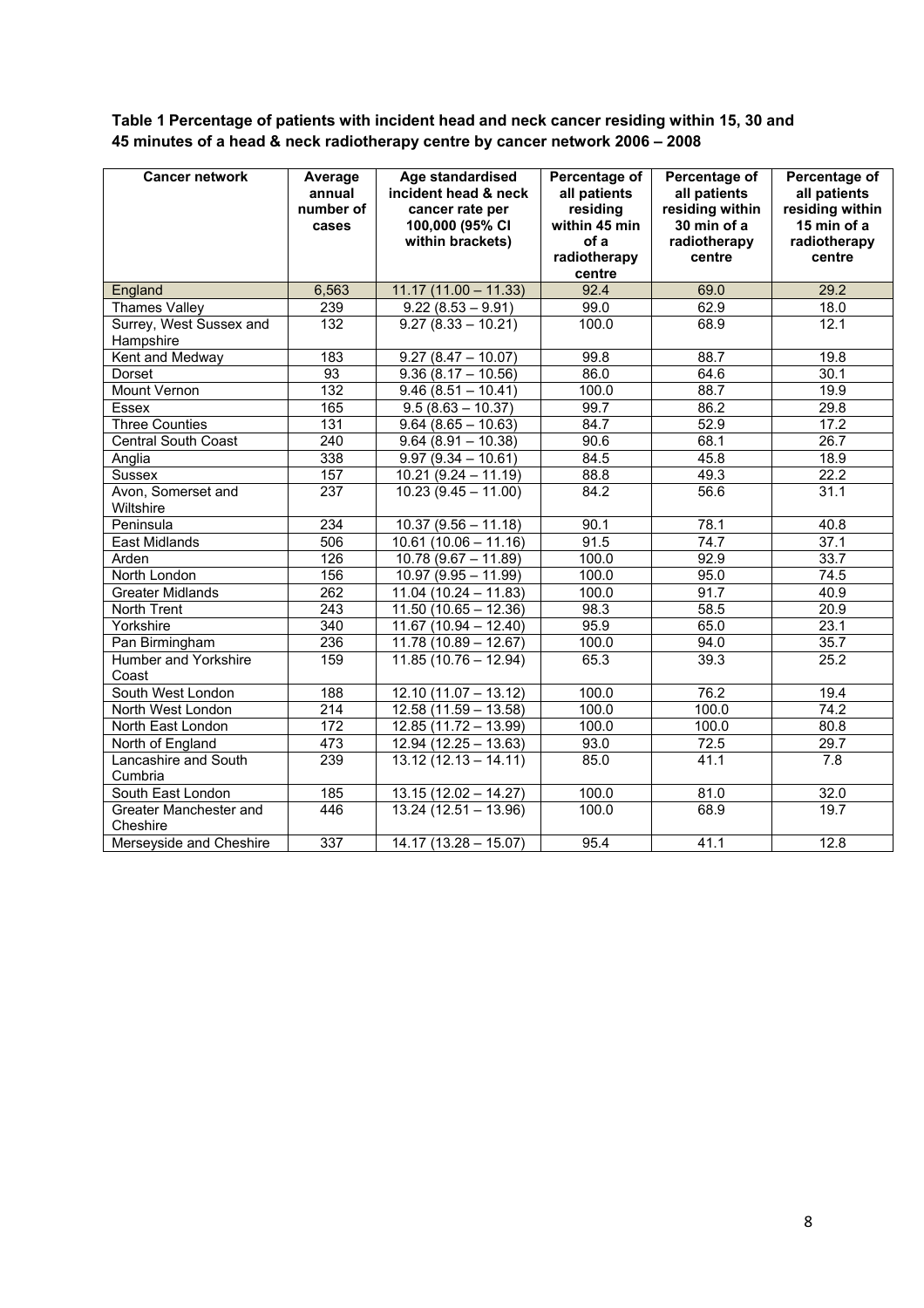#### **4.4. Travel times for patients receiving radiotherapy**

Table 2 shows the percentage of head and neck cancer patients who lived within 45 minutes of a radiotherapy centre, the percentage that had radiotherapy and the percentage that had radiotherapy and lived within 45 minutes of a radiotherapy centre. Table 2 has been arranged in descending order by percentage of all head and neck cancer patients residing within 45 minutes of a radiotherapy centre.

**Table 2 Percentage of all patients with incident head and neck (H&N) cancer in England between 2006 and 2008, (a) who resided within 45 minutes of a radiotherapy centre, (b) who received radiotherapy and (c) who received radiotherapy and resided within 45 minutes of a radiotherapy centre** 

| <b>Cancer network</b>           | Percentage of all     | Percentage of         | <b>Percentage of patients</b> |
|---------------------------------|-----------------------|-----------------------|-------------------------------|
|                                 | <b>H&amp;N</b> cancer | <b>H&amp;N</b> cancer | receiving radiotherapy        |
|                                 | patients residing     | patients receiving    | who resided within 45         |
|                                 | within 45 min of a    | radiotherapy (b)      | min of a radiotherapy         |
|                                 | radiotherapy          |                       | centre (c)                    |
|                                 | centre (a)            |                       |                               |
| England                         | 92.4                  | 47.4                  | 92.5                          |
| Greater Manchester and Cheshire | 100.0                 | 48.9                  | 100.0                         |
| Pan Birmingham                  | 100.0                 | 51.1                  | 100.0                         |
| Arden                           | 100.0                 | 55.7                  | 100.0                         |
| <b>Mount Vernon</b>             | 100.0                 | 43.5                  | 100.0                         |
| North West London               | 100.0                 | 43.7                  | 100.0                         |
| North London                    | 100.0                 | 48.9                  | 100.0                         |
| North East London               | 100.0                 | 43.1                  | 100.0                         |
| South East London               | 100.0                 | 52.5                  | 100.0                         |
| South West London               | 100.0                 | 60.4                  | 100.0                         |
| Surrey, West Sussex and         | 100.0                 | $\overline{51.5}$     | 100.0                         |
| Hampshire                       |                       |                       |                               |
| <b>Greater Midlands</b>         | 100.0                 | 60.1                  | 100.0                         |
| Kent and Medway                 | 99.8                  | 57.0                  | 100.0                         |
| Essex                           | 99.7                  | 46.1                  | 99.6                          |
| Thames Valley                   | 99.0                  | 48.6                  | 99.3                          |
| North Trent                     | 98.3                  | $15.5*$               | 96.6                          |
| Yorkshire                       | 95.9                  | 60.4                  | 97.0                          |
| Merseyside and Cheshire         | 95.4                  | 52.4                  | 96.0                          |
| North of England                | 93.0                  | 62.5                  | 91.9                          |
| <b>East Midlands</b>            | 91.5                  | $18.9*$               | 86.2                          |
| <b>Central South Coast</b>      | 90.6                  | 46.4                  | 93.6                          |
| Peninsula                       | 90.1                  | 38.5                  | 86.4                          |
| <b>Sussex</b>                   | 88.8                  | 45.1                  | 89.7                          |
| Dorset                          | 86.0                  | 34.2                  | 86.1                          |
| Lancashire and South Cumbria    | 85.0                  | 53.8                  | 85.5                          |
| <b>Three Counties</b>           | 84.7                  | 49.2                  | 84.2                          |
| Anglia                          | 84.5                  | 55.7                  | 84.7                          |
| Avon, Somerset and Wiltshire    | 84.2                  | 35.5                  | 82.2                          |
| Humber and Yorkshire Coast      | 65.3                  | 55.4                  | 65.0                          |

\* The very low radiotherapy rates reflect known problems with data completeness, which are being addressed by the Trent Cancer Registry working with the radiotherapy centres.

Table 2 shows that 47.4% of patients with newly diagnosed head and neck cancer in England between 2006 and 2008 had radiotherapy. 92.5% of these patients who received radiotherapy (range 65% in Humber and Yorkshire Coast to 100% in Greater Manchester, London, Pan Birmingham, Arden, Mount Vernon, Surrey, West Sussex and Hampshire and Greater Midlands) resided within 45 minutes of a radiotherapy centre.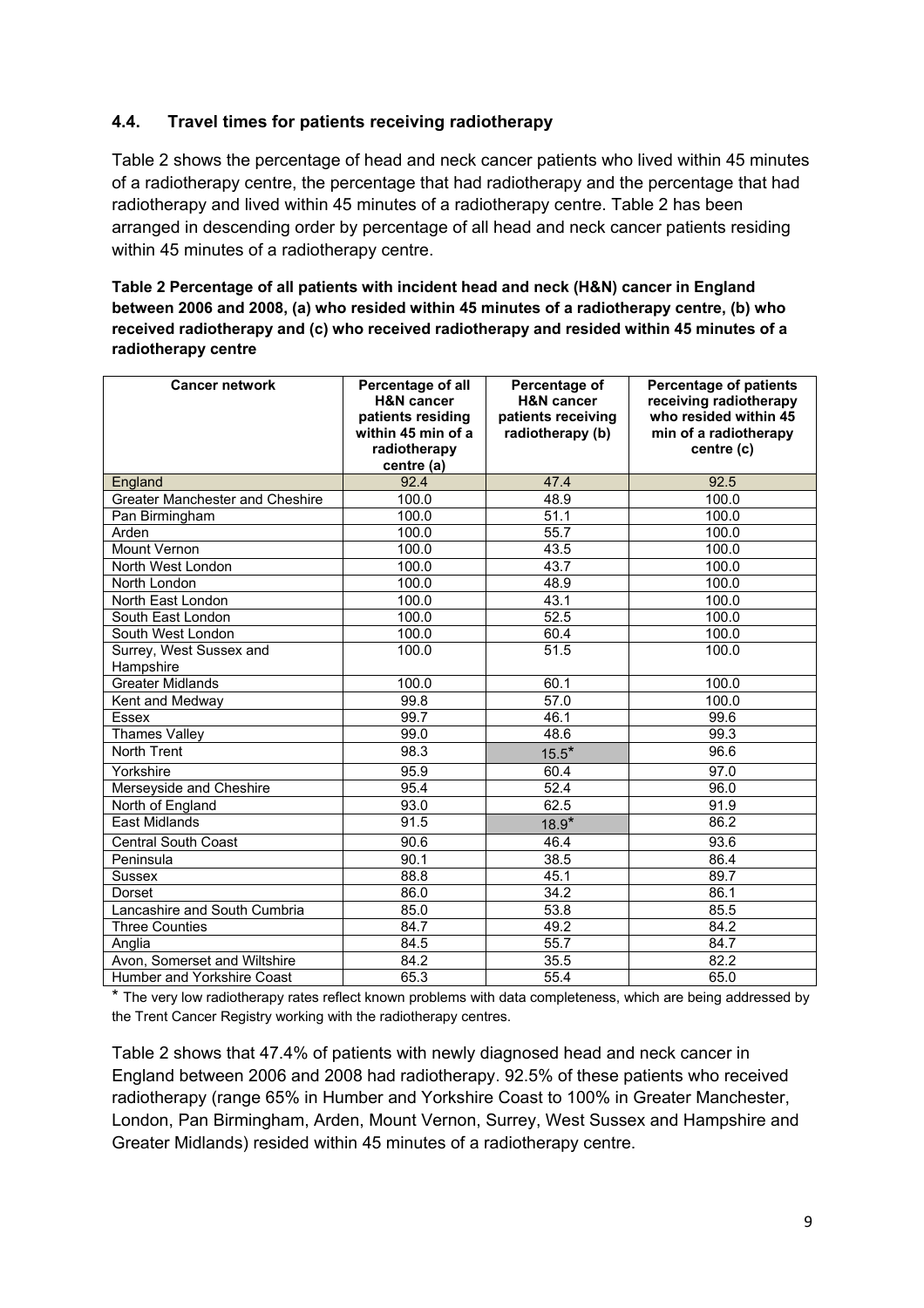Figure 2 compares the percentage of head and neck cancer patients diagnosed between 2006 and 2008 who lived within 45 minutes of a radiotherapy centre with the percentage of patients undergoing radiotherapy for each of the cancer networks in England.

**Figure 2 Percentage of head and neck cancer patients in England diagnosed between 2006 and 2008 who resided within 45 minutes of a radiotherapy centre and percentage of head and neck cancer patients who received radiotherapy by cancer network** 

![](_page_9_Figure_2.jpeg)

\* The very low radiotherapy rates for North Trent and East Midlands Cancer Networks reflect known problems with data completeness, which are being addressed by the Trent Cancer Registry working with the radiotherapy centres.

Figure 2 shows that at cancer network level, there is no clear relationship between the percentage of patients undergoing radiotherapy and the percentage of patients living within 45 minutes of a radiotherapy centre. For example, in North East London, 100% of patients lived within 45 minutes of a radiotherapy centre and 43.1% received radiotherapy. In contrast, in Humber and Yorkshire Coast, only 65.3% of patients lived within 45 minutes of a radiotherapy centre, but 65% received radiotherapy.

### **4.5. Travel distances**

Table 3 shows the average, median, and maximum travel distances in miles from the nearest radiotherapy centre in England between 2006 and 2008. The table is arranged in ascending order by average distance to nearest radiotherapy centre.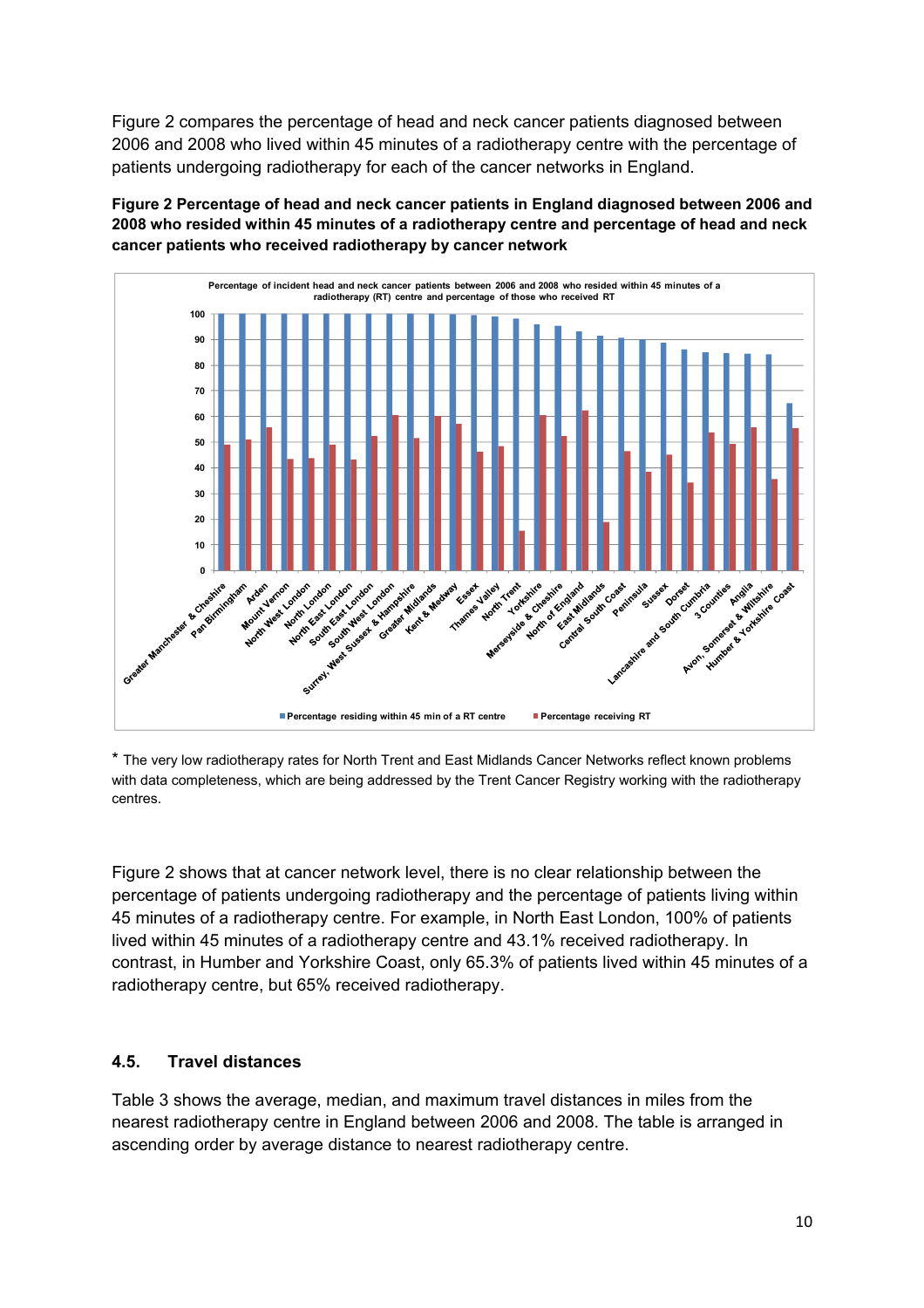The average distance to the nearest radiotherapy centre in England was 14 miles (range 4.2 miles in North East London to 22.8 miles in Lancashire and South Cumbria). The median distance to the nearest centre ranged from 3.7 miles in North West London to 26 miles in Humber and Yorkshire Coast. The maximum distance varied from 8.2 in North East London to 71.1 miles in Lancashire and South Cumbria.

| <b>Cancer network</b>                | Average distance in<br>miles travelled to<br>nearest radiotherapy<br>centre for all patients<br>with incident head and | Median distance in<br>miles travelled to<br>nearest radiotherapy<br>centre for all patients<br>with incident head and | Maximum distance in<br>miles travelled to nearest<br>radiotherapy centre for<br>all patients with incident<br>head and neck cancers |
|--------------------------------------|------------------------------------------------------------------------------------------------------------------------|-----------------------------------------------------------------------------------------------------------------------|-------------------------------------------------------------------------------------------------------------------------------------|
|                                      | neck cancers                                                                                                           | neck cancers                                                                                                          |                                                                                                                                     |
| England                              | 14.0                                                                                                                   | 11.8                                                                                                                  | 71.1                                                                                                                                |
| North East London                    | 4.2                                                                                                                    | 4.2                                                                                                                   | $\overline{8.2}$                                                                                                                    |
| North West London                    | 4.4                                                                                                                    | $\overline{3.7}$                                                                                                      | 12.7                                                                                                                                |
| North London                         | 6.0                                                                                                                    | 4.1                                                                                                                   | 27.6                                                                                                                                |
| South East London                    | 7.7                                                                                                                    | 7.1                                                                                                                   | 20.2                                                                                                                                |
| Pan Birmingham                       | 8.1                                                                                                                    | 7.1                                                                                                                   | 23.4                                                                                                                                |
| South West London                    | 9.3                                                                                                                    | 9.2                                                                                                                   | 21.4                                                                                                                                |
| <b>Greater Midlands</b>              | 10.2                                                                                                                   | 8.3                                                                                                                   | 34.7                                                                                                                                |
| Arden                                | 10.6                                                                                                                   | 10.3                                                                                                                  | 30.4                                                                                                                                |
| <b>Essex</b>                         | 11.5                                                                                                                   | 12.4                                                                                                                  | 29.5                                                                                                                                |
| Greater Manchester and<br>Cheshire   | 12.2                                                                                                                   | 10.8                                                                                                                  | 28.5                                                                                                                                |
| <b>East Midlands</b>                 | 13.2                                                                                                                   | 10.2                                                                                                                  | 56.5                                                                                                                                |
| Mount Vernon                         | 13.4                                                                                                                   | 13.4                                                                                                                  | $\overline{27.3}$                                                                                                                   |
| Central South Coast                  | 13.9                                                                                                                   | 11.8                                                                                                                  | 36.4                                                                                                                                |
| North of England                     | 14.3                                                                                                                   | 11.9                                                                                                                  | 68.8                                                                                                                                |
| Kent and Medway                      | 14.3                                                                                                                   | 15.0                                                                                                                  | 30.2                                                                                                                                |
| Yorkshire                            | 14.5                                                                                                                   | 14.1                                                                                                                  | 36.8                                                                                                                                |
| North Trent                          | 14.8                                                                                                                   | 15.3                                                                                                                  | 34.5                                                                                                                                |
| Peninsula                            | 15.0                                                                                                                   | 11.8                                                                                                                  | 56.2                                                                                                                                |
| Surrey, West Sussex<br>and Hampshire | 15.5                                                                                                                   | 15.0                                                                                                                  | 29.9                                                                                                                                |
| Merseyside and<br>Cheshire           | 15.9                                                                                                                   | 15.6                                                                                                                  | 30.5                                                                                                                                |
| Dorset                               | 16.3                                                                                                                   | 11.1                                                                                                                  | 43.2                                                                                                                                |
| <b>Thames Valley</b>                 | 16.3                                                                                                                   | 17.2                                                                                                                  | 36.7                                                                                                                                |
| <b>Sussex</b>                        | 18.3                                                                                                                   | 17.2                                                                                                                  | 39.9                                                                                                                                |
| Avon, Somerset and<br>Wiltshire      | 18.8                                                                                                                   | 17.1                                                                                                                  | 46.9                                                                                                                                |
| <b>Three Counties</b>                | $\overline{20.7}$                                                                                                      | 20.3                                                                                                                  | 55.4                                                                                                                                |
| Anglia                               | 21.8                                                                                                                   | 21.8                                                                                                                  | 51.8                                                                                                                                |
| <b>Humber and Yorkshire</b><br>Coast | 22.1                                                                                                                   | 26.0                                                                                                                  | 49.9                                                                                                                                |
| Lancashire and South<br>Cumbria      | 22.8                                                                                                                   | 19.6                                                                                                                  | $\overline{71}.1$                                                                                                                   |

#### **Table 3 Average, median and maximum distances in miles to nearest radiotherapy centre for incident head and neck cancer patients by cancer networks in England between 2006 and 2008**

# **5. Discussion**

92.4% of patients with incident head and neck cancer residing in England and diagnosed between 2006 and 2008 lived within 45 minutes of a radiotherapy centre. This headline figure is reassuring but it masks considerable variation between networks. Though the median distance was 26 miles or less in all cancer network areas, a wide variation was seen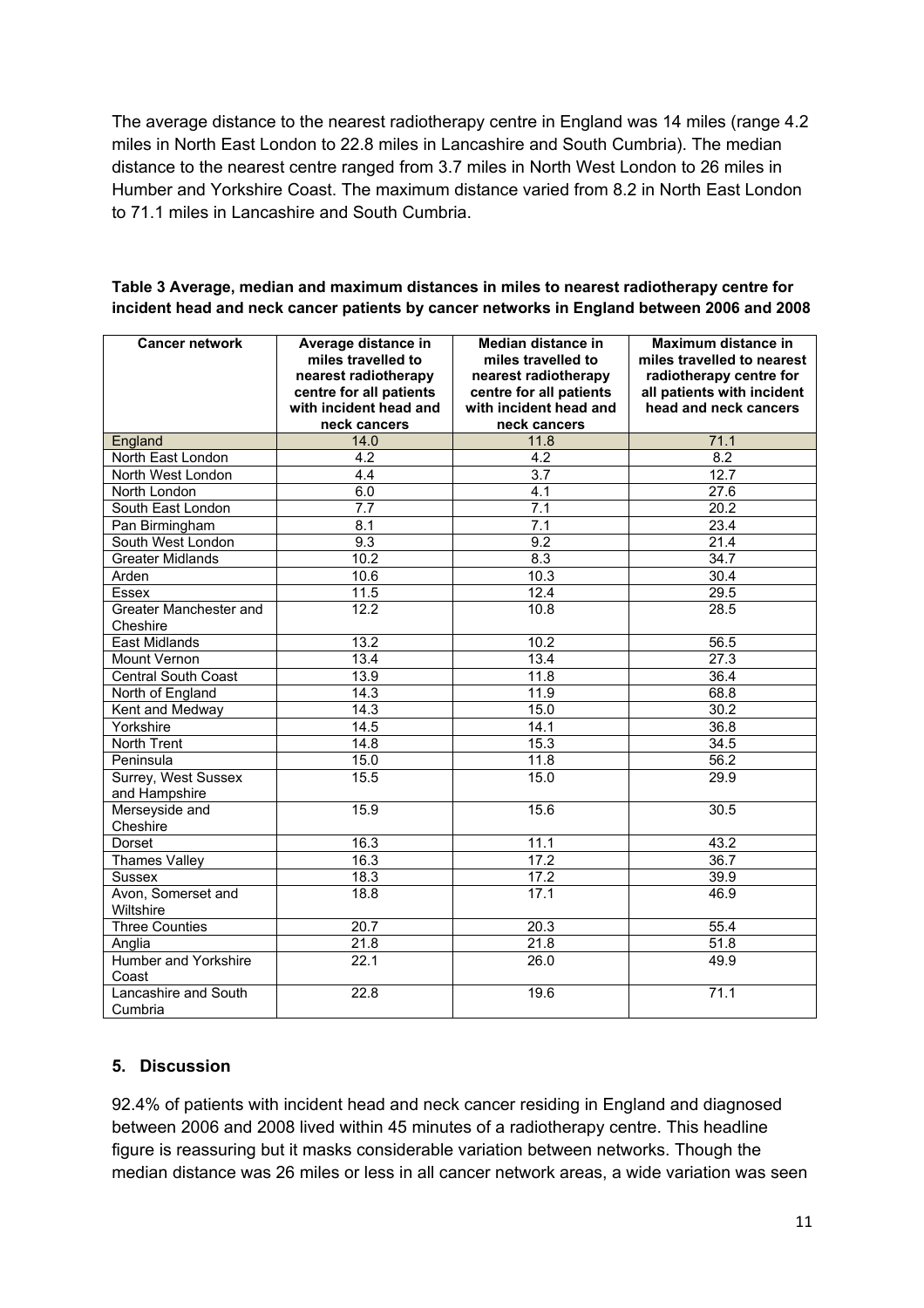in different parts of England. In four cancer network areas (East Midlands, Peninsula, Three Counties and Anglia) some patients had to travel between 50 and 60 miles for radiotherapy. In North of England some patients had to travel between 61 and 70 miles and in Lancashire and South Cumbria, some patients had to travel more than 70 miles to access radiotherapy. Within London the maximum travel distance varied from 8.2 miles to 27.6 miles. It should also be noted that not all patients received radiotherapy in their nearest radiotherapy centre. Established clinical pathways may lead to referrals to somewhere other than the nearest centre. For example, patients from Walsall undergo radiotherapy in Birmingham instead of in Wolverhampton, which is their nearest centre.

Since 2008, a number of additional and satellite radiotherapy centres have been established and this was intended to reduce the travel times for patients in areas that were less well served. An additional radiotherapy centre has opened at Taunton (2009), and satellite centres have been established at Oldham (2010), Peterborough (2011), Aintree (2011), Salford (2011) and Bracknell (2011).This will mean shorter travel times for patients in some of the areas highlighted with longer travel times in the period of this study. For increasing numbers of head and neck cancer patients, however, access to complex radiotherapy (e.g. (IMRT) Intensity Modulated Radiotherapy Treatment) is required. Currently, at least one radiotherapy centre in every cancer network is able to provide IMRT but few currently have sufficient capacity to deal with demand.

It is important to note that the travel times have been estimated for off-peak travel times, using private transport. It has not been possible to estimate travel times for public transport users. The times will be longer for those travelling in peak time and possibly also for those using public transport. Travel times by ambulance or hospital transport may also be longer, with patients having to fit in with availability of transport. Those using private transport may find parking problems within the hospital grounds, which may add to their journey times. This means that actual travel times are often longer than predicted by the modelling data.

For patients requiring long courses of radiotherapy, perhaps daily for more than 6 weeks, longer travel times may be a discouraging factor when considering the choice of radiotherapy over surgery, particularly if both treatment modalities provide similar benefits. Alongside the establishment of satellite centres, providers have been looking at other ways of minimising the impact of travel times on patients e.g. by organising hostel/hotel accommodation for patients near to the radiotherapy centre.

### **References**

- 1. Jones AP, Haynes R, Sauerzapf V et al. Travel time to hospital and treatment for breast, colon, rectum, lung, ovary and prostate cancer. Europ. J Cancer 2008; 44: p. 992-9.
- 2. National Radiotherapy Advisory Group. Radiotherapy: Developing a world class service for England; A Report to Ministers 2007. http://www.dh.gov.uk/prod\_consum\_dh/groups/dh\_digitalassets/@dh/@en/documents/digitala sset/dh\_074576.pdf (last accessed on 31st Aug 2011)
- 3. Cosford P, Garrett C, Turner K. Travel times and radiotherapy uptake in two English counties. Public Health 1997; 111: p. 47-50.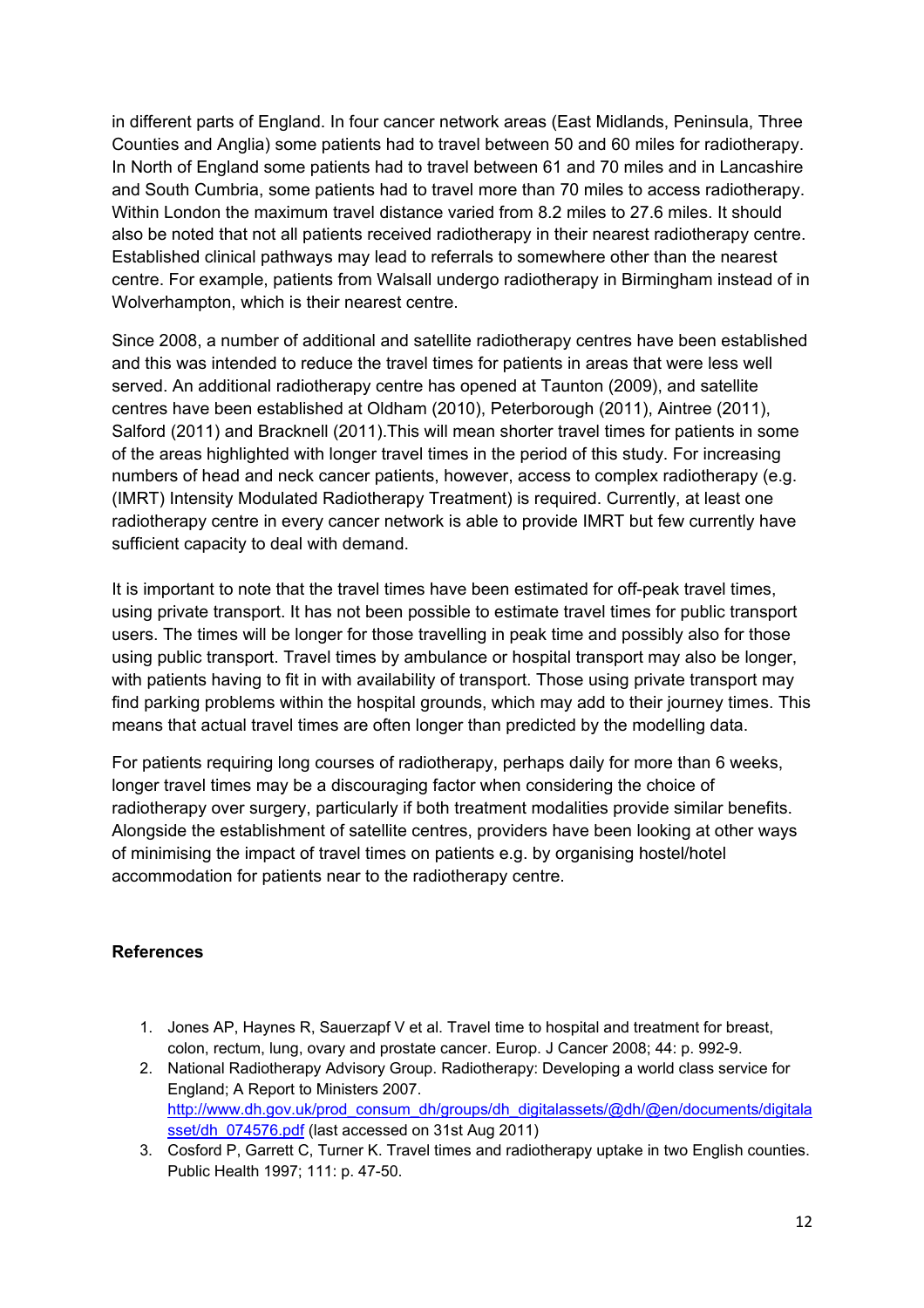4. NHS Information Centre. National Head and Neck Cancer Audit 2010 (Amended) http://www.ic.nhs.uk/webfiles/Services/NCASP/audits%20and%20reports/Head\_and\_Neck\_C ancer\_Audit\_2010/NHS\_Head\_Neck\_Cancer\_Audit\_ERRATA.pdf (last accessed on 31st Aug 2011)

# **Appendix I**

ICD-10 codes used to extract data

| <b>Cancer Type</b> | ICD-10 codes          |
|--------------------|-----------------------|
| Oral cavity        | C02, C03, C04 and C06 |
| Salivary glands    | C07 and C08           |
| Oropharynx         | C01, C09 and C10      |
| Nasopharynx        | C <sub>11</sub>       |
| Hypopharynx        | C12 and C13           |
| Larynx             | C <sub>32</sub>       |
| Palate             | CO <sub>5</sub>       |
|                    |                       |

#### **Appendix II**

#### **Methodology for estimating travel times and distances**

Travel times to specialist centres were determined by creating isochrones around each of the radiotherapy centres at 15 minutes, 30 minutes and 45 minutes. Digital NAVTEQ road network was used to calculate travel distances and times. The road network included streets in urban areas and unclassified roads. Average speed on each road class (Motorways, Primary Roads, A Roads, B Roads, Unclassified Roads and Streets) was used. The proportion of patients within each of the 3 isochrones was estimated by a count of patient postcodes.

The average travel distances for patients were estimated for every postcode location to the nearest radiotherapy centres, regardless of whether this was the actual centre of treatment. The methodology for each travel distance within the GIS used 'shortest time' algorithm, rather than the 'shortest distance' in order to approximate real-life conditions in private transportation. The shortest time used a route with the least time for the patient from the point of origin (home postcode) to the point of treatment. The altered average speeds were used as per the isochrone calculation.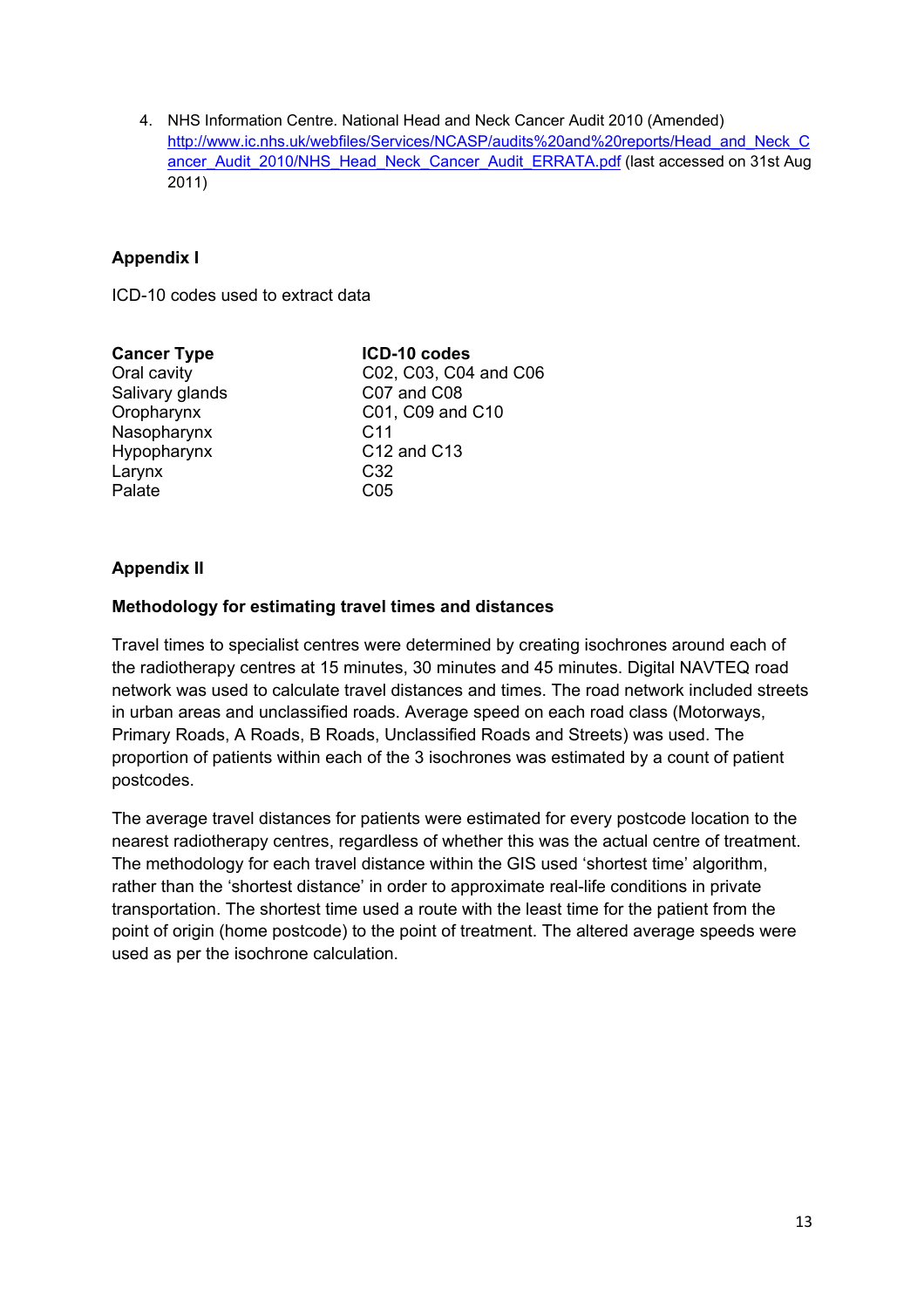# **Appendix III**

# **Key to radiotherapy centres**

| <b>Three Counties</b><br>1 Cheltenham General Hospital                                   |                                                                              |                                   |
|------------------------------------------------------------------------------------------|------------------------------------------------------------------------------|-----------------------------------|
| Anglia<br>2 Addenbrooke's Hospital<br>4 Norfolk & Norwich University Hospital            | 3 Ipswich Hospital                                                           |                                   |
| Arden<br>6 University Hospital, Coventry                                                 |                                                                              |                                   |
| <b>Avon, Somerset &amp; Wiltshire</b><br>7 Bristol Royal Infirmary                       | 8 Royal United Hospital, Bath                                                |                                   |
| <b>Central South Coast</b><br>9 St Mary's Hospital, Portsmouth                           | 10 Southampton General Hospital                                              |                                   |
| <b>Dorset</b><br>11 Poole General Hospital                                               |                                                                              |                                   |
| <b>East Midlands</b><br>12 Derbyshire Royal infirmary<br>15 Northampton General Hospital | 13 Leicester Royal Infirmary<br>16 Queen's Medical Centre Campus             | 14 Lincoln County Hospital        |
| <b>Essex</b><br>17 Colchester General Hospital                                           | 18 Southend Hospital                                                         |                                   |
| <b>Greater Manchester &amp; Cheshire</b><br>19 Christie Hospital                         |                                                                              |                                   |
| <b>Greater Midlands</b><br>20 New Cross Hospital                                         | 21 North Staffordshire Royal Infirmary                                       | 22 Royal Shrewsbury Hospital      |
| <b>Humber &amp; Yorkshire Coast</b><br>23 Hull Royal Infirmary                           |                                                                              |                                   |
| Kent & Medway<br>24 Maidstone District General Hospital                                  | 51 Kent & Canterbury Hospital (satellite centre for Maidstone)               |                                   |
| <b>Lancashire &amp; South Cumbria</b><br>25 Royal Preston Hospital                       |                                                                              |                                   |
| <b>Merseyside &amp; Cheshire</b><br>26 Clatterbridge Centre for Oncology                 |                                                                              |                                   |
| <b>Mount Vernon</b><br>27 Mount Vernon Cancer Centre                                     |                                                                              |                                   |
| <b>North East London</b><br>28 Queen's Hospital                                          | 29 St Bartholomew's Hospital                                                 |                                   |
| <b>North London</b><br>30 North Middlesex Hospital                                       | 31 University College London                                                 |                                   |
| <b>North of England</b><br>32 Cumberland Infirmary                                       | 33 Freeman Hospital                                                          | 34 James Cook University Hospital |
| <b>North Trent</b><br>36 Royal Hallamshire Hospital                                      |                                                                              |                                   |
| <b>North West London</b><br>37 Charing Cross Hospital                                    | 38 Northwick Park Hospital                                                   |                                   |
| <b>Pan Birmingham</b><br>39 Queen Elizabeth Hospital                                     |                                                                              |                                   |
| Peninsula<br>40 Derriford Hospital<br>42 Royal Devon & Exeter Hospital (Wonford)         | 41 Royal Cornwall Hospital (Treliske)<br>43 Torbay District General Hospital |                                   |